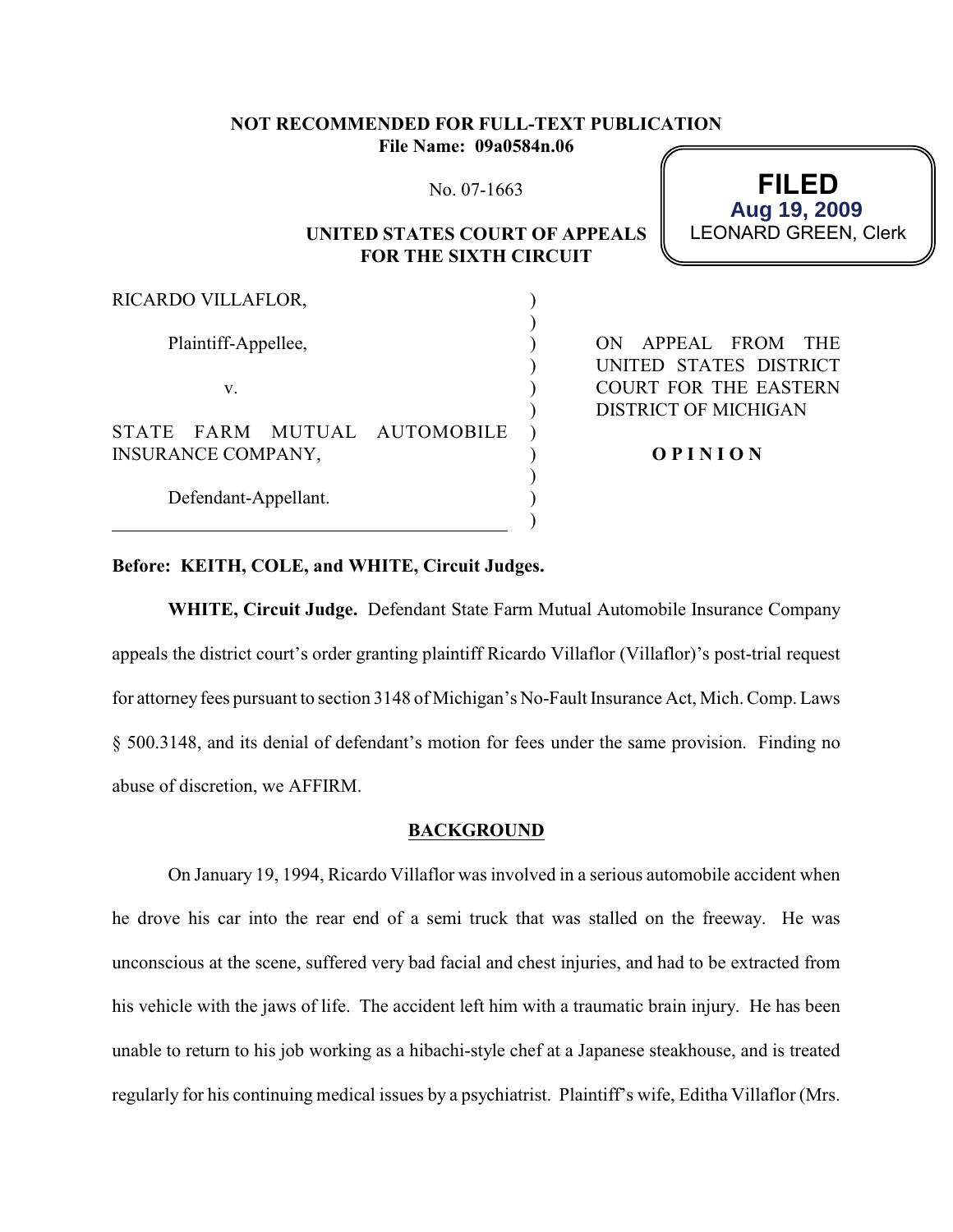Villaflor), previously worked at a nursing home as a licensed practical nurse, but stopped soon after her husband's accident in order to take care of him, which she has done ever since.

At the time of the accident, plaintiff was insured under a no-fault automobile insurance policy issued by State Farm. At various times, State Farm paid attendant care benefits to Villaflor due to the injuries he suffered.<sup>1</sup> State Farm understood that Mrs. Villaflor was providing the attendant care for which it was paying. At other times, State Farm stopped paying benefits, requiring Villaflor to bring suit so that payments would resume. Prior to the instant suit, Villaflor filed three lawsuits against State Farm to recover overdue attendant care benefits—in 1994, 1997, and 1998. Each prior suit concluded with State Farm paying Villaflor's accrued attendant care benefits.

Between 1998 and 2003, State Farm did not ask Mrs. Villaflor to detail the services she was providing to her husband. Rather, the 1998 lawsuit was resolved with an agreement that State Farm would pay attendant care benefits at a daily rate of \$250, and State Farm paid benefits accordingly. Bonnie Childs, the claims representative at State Farm who had assumed responsibility for plaintiff's claim in 1998, maintained an activity log for Villaflor's claim as part of Villaflor's file. A log entry

 ${}^{1}$ At trial, Dr. Gerald Shiener—a psychiatrist who treated Villaflor and who has lectured on the subject of attendant care issues and frontal lobe brain injuries—testified as to what is commonly meant by the term "attendant care":

<sup>[</sup>A]ttendant care is the use of an assisted individual to help someone who has a disability resume a more normal life and continue to function in the community. So it's someone who is available to an injured person who can help them do the things they can't do because of their injury and in terms of psychiatric issues or emotional issues who can provide supervision, reminders or cuing, limit setting, and advise [sic] and behavioral control and behavioral management for people who have impairments[.] . . . The goal of attendant care is to allow someone to lead as normal a life as possible with whatever limitations their injury has caused.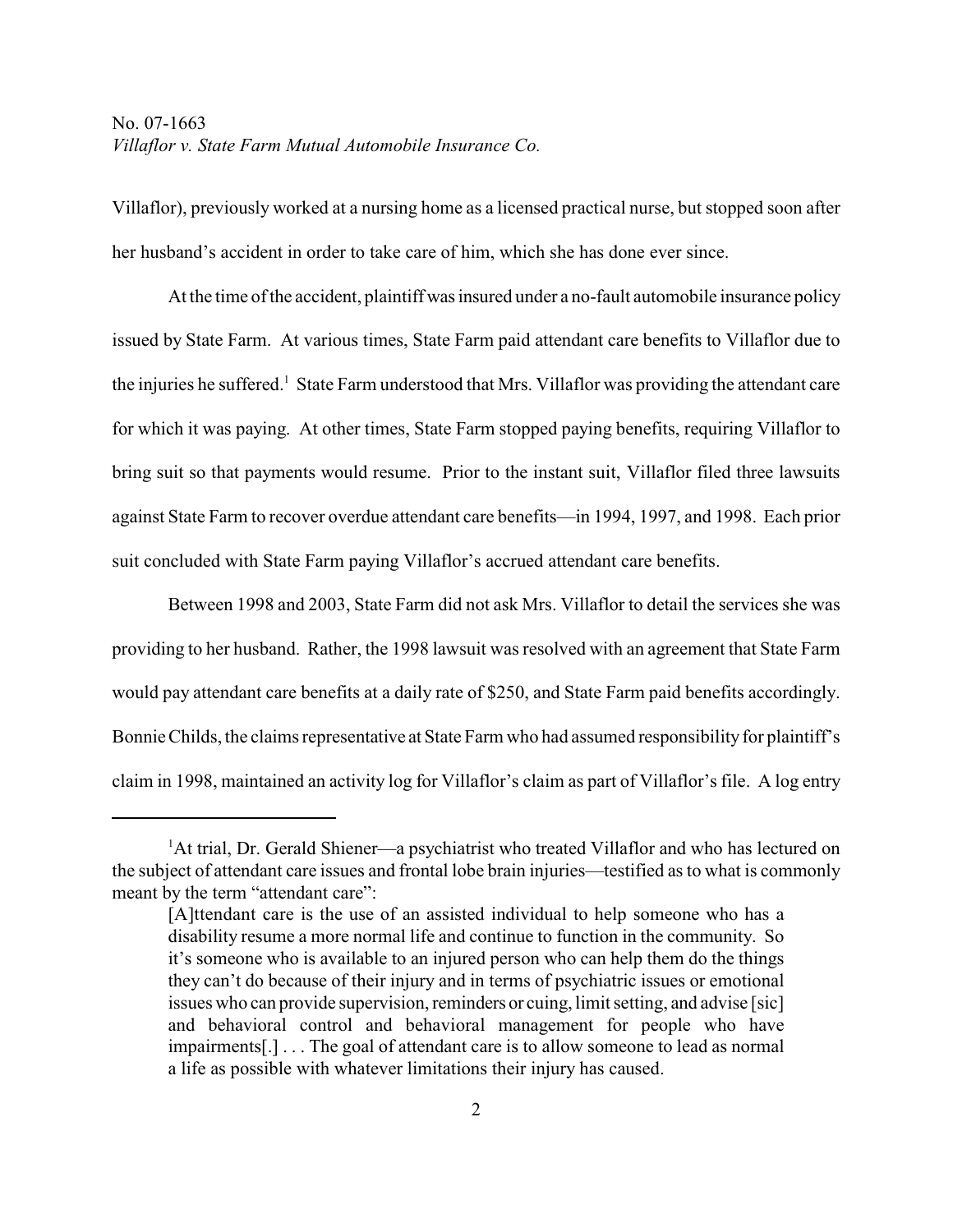dated September 5, 2002 states in pertinent part that Villaflor is "unable to work since the accident," "his wife does [attendant] care at \$250 a day" and "this was not broken down into hours since it can vary as his daily needs vary."<sup>2</sup> This entry also states that Villaflor "has a [closed head injury], emotional problems, increased irritability, sleep is poor, is easily disturbed by noises. . . . Per rec[o]rds just rec[eive]d from Dr[.] Sh[ie]ner, Ricardo continues to need [attendant] care." The log recounted that Villaflor had suffered a "traumatic injury to the brain [and] had [loss of consciousness] of several hours" due to the accident, and that his "current medical problems and head injury are related to the injuries received in this accident." In recounting the services Villaflor required, the entry states that "he needs [attendant] care/[supervisory] care due to his [traumatic brain injury] and emotional problems. We have a recent note from Dr[.] Sh[ie]ner that he continues to need this care for his safety." The stated "clinical outcome" was that "he continues to need counseling and aide care. He needs someone to [supervise] him for his safety."

In 2003, State Farm arranged for videotaped surveillance of plaintiff's activities on portions of various days. State Farm interpreted the surveillance footage as undermining plaintiff's claim for attendant care:

The surveillance videos . . . revealed that Plaintiff was not, in fact, receiving 24-houra-day attendant care; that Plaintiff was apparently operating and performing in a music business; that Plaintiff was capable of operating a large conversion van, not owned by him prior to the accident; that Plaintiff was able to operate that van, both forward and backward, with a trailer attached; that Plaintiff could apparently direct others in activities; that Plaintiff was allowed to chauffeur his children to and from

<sup>&</sup>lt;sup>2</sup>Another entry on this log—this one dated July 1, 2002—also states that the care his wife provides is for "\$250 a day" and is "not broken into hours since they vary."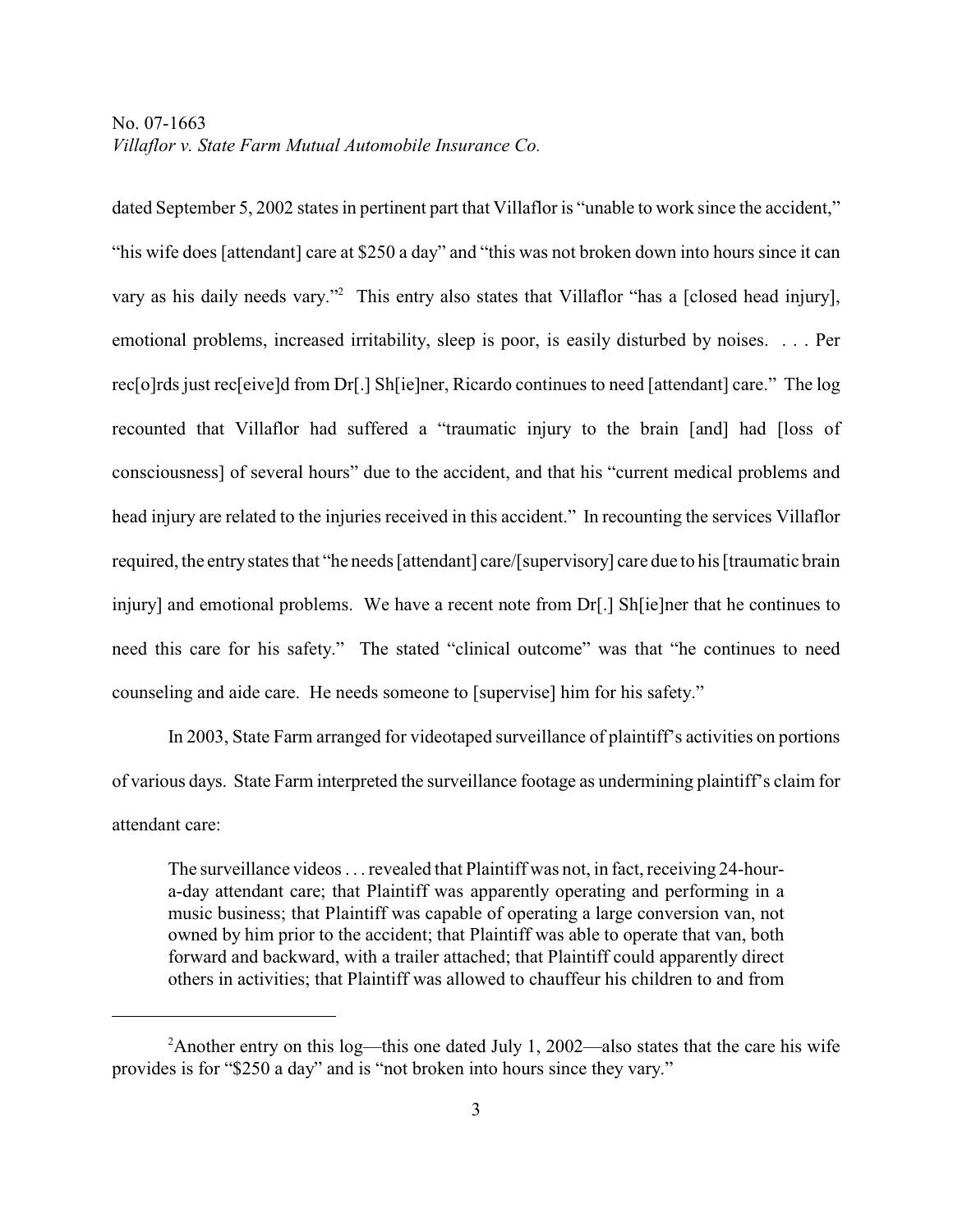school; that Plaintiff was driving over long distances; that he was driving without his wife in the van or the Escalade, and that Plaintiff was engaging in recreational basketball with apparent ease and coordination.[3]

State Farm asserts that it perceived a number of "inconsistencies" between the surveillance videos and the claim file. First, it contends that State Farm was paying for care on a 24-hour per day basis, but Villaflor was not receiving such care. Second, it argues it believed plaintiff could not drive alone, but the video showed he was doing so. Third, it concluded plaintiff's playing golf, playing with a band, and going to a gym were inconsistent with a report that his I.Q. was 64.

On June 30, 2003, Childs sent a letter to Dr. Gerald Shiener, who had been treating Villaflor, to request an update regarding Villaflor's condition and treatment. She did not disclose that surveillance had recently been conducted. In a letter to State Farm dated July 7, 2003, Dr. Shiener responded in part that "[i]n response to [the] additional request for information," he would "remind [her] that [she] requested a copy of [his] chart very recently" and that he "ha[s] been providing [her] with regular documentation and updates regarding Mr. Villaflor's condition." He wrote that Villaflor "has required ongoing 24 hour attendant care for poor impulse control and poor judgement." He further wrote that his "proposed treatment plan . . . is to continue to provide him with supportive psychotherapy aimed at helping him deal with his loss of independence and loss of ability to function as a provider and breadwinner for his family. His impairments are apparent to him

<sup>&</sup>lt;sup>3</sup>The videotapes also showed numerous instances when plaintiff was driving and Mrs. Villaflor was accompanying her husband. As to plaintiff's playing basketball, defendant's surveillance report merely stated that on June 14, 2003, plaintiff was seen playing with a small basketball on his driveway with a child.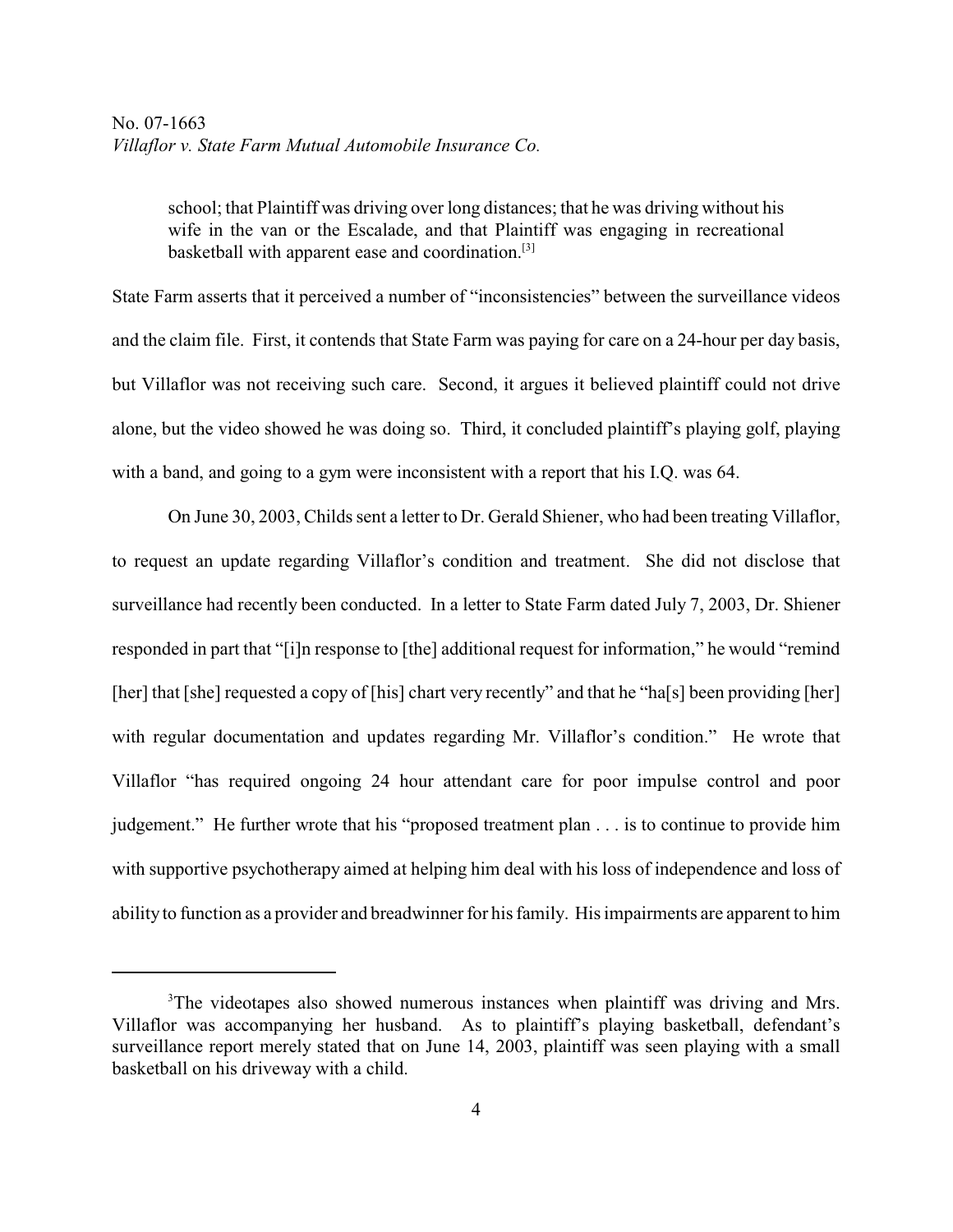and he is demoralized at the prospect of ongoing disability." He stated that Villaflor's "need for medical attendant care is ongoing and continuous. He needs regular supervision on a 24 hour basis daily, 7 days a week. He needs supervision while awake because his judgement is impaired. He does not know his limitations. . . . He will wake up in the night, wander around the house, and engage in high risk activities that are dangerous to him and the family." Dr. Shiener concluded that Villaflor's need for constant supervision "continues to exist," and noted his belief that Villaflor "cannot drive alone, and is not safe spending time alone during the day because of his poor impulse control and impaired judgment." He observed that Villaflor's wife has provided "numerous examples of the patient's need for supervision and the difficulty that she has in addressing his problems with irritability and impulsive behavior."<sup>4</sup> Dr. Shiener's prognosis was guarded: "I do not feel that he will get better" and "I expect that in his late 40s or early 50s his cognitive function will begin to decline and his need for attendant care, supervision, and supportive services will increase."

<sup>&</sup>lt;sup>4</sup>At trial, Dr. Shiener explained that it is common for someone with a frontal lobe brain injury like plaintiff's to not recognize one's own limitations. He also explained that even after viewing the surveillance videos, he is still of the opinion that it is unsafe for Villaflor to drive, concluding that "his driving was more an expression of his poor judgment and an expression of a struggle that he has had in trying to manage him than an expression or an indication of his ability to drive." In a June 2005 letter from Dr. Shiener to plaintiff's counsel that was introduced at trial, Dr. Shiener noted that "[i]t is not surprising that Mr. Villaflor's limited insight [] may cause him to occasionally resist certain restrictions on his activities that his wife, as his attendant care provider, seeks to impose." He observed that "while Mr. Villaflor should not drive a motor vehicle as a result of his traumatic brain injury, he expects to drive and occasionally may insist on driving since he is a male and the head of his household." He stated that Villaflor's driving "reflects both the delicate balancing act that Ms. Villaflor must perform and the unavoidable difficulty she occasionally confronts in attempting to ensure Mr. Villaflor's compliance with recommendations for his safety." He concluded by reiterating that he "ha[s] not seen anything in these tapes of surveillance that would lead me to change my opinion about Mr. Villaflor's need for attendant care in any way."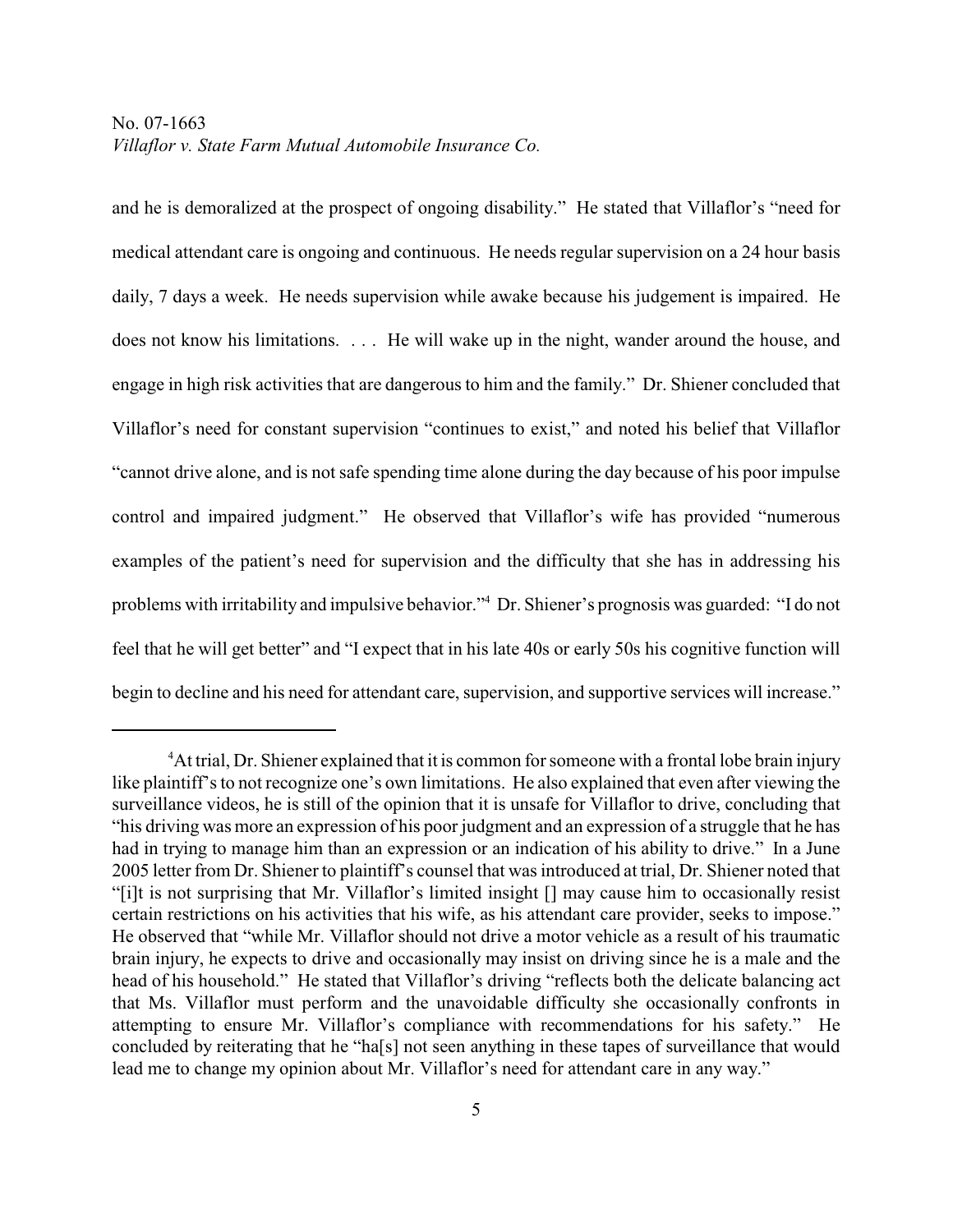In July 2003, State Farm transferred plaintiff's claim from its Personal Injury Protection claims unit to its Special Investigations Unit. After August 2003, State Farm failed to pay any additional attendant care benefits. In a letter dated September 5, 2003 from Kim Grassel, a Claim Representative at State Farm's Special Investigations Unit, State Farm informed plaintiff that his claim had been reassigned, requested certain documentation, and asked for an interview "[t]o continue our handling of [the] claim." State Farm stated that "no further payment will be issued during the investigation process. Once our investigation is complete, we will be in a better position to determine whether additional payment is warranted." In a letter to Villaflor three days later, Sheila Smith of the Special Investigations Unit claimed State Farm had the following specific concerns:

It is questionable whether you have given us all the details about the injury, treatment, or other information we need to determine the amount payable.

It is questionable whether there is continuing need for attendant care due to injuries arising out of the motor vehicle accident of January 19, 1994.

It is questionable whether you have made false statements with the intent to conceal or misrepresent anymaterial fact or circumstance in connection with any claim under this policy.

Plaintiff's counsel replied to State Farm on September 18, 2003. In that letter, counsel maintained that "[t]his file has been previously litigated and State Farm possesses all relevant information concerning the nature of Mr. Villaflor's disability and, since it has paid attendant care benefits, it equally knows what attendant care benefits have been incurred." It further stated that Villaflor had not been employed since his accident, and that "[t]here has been no change in his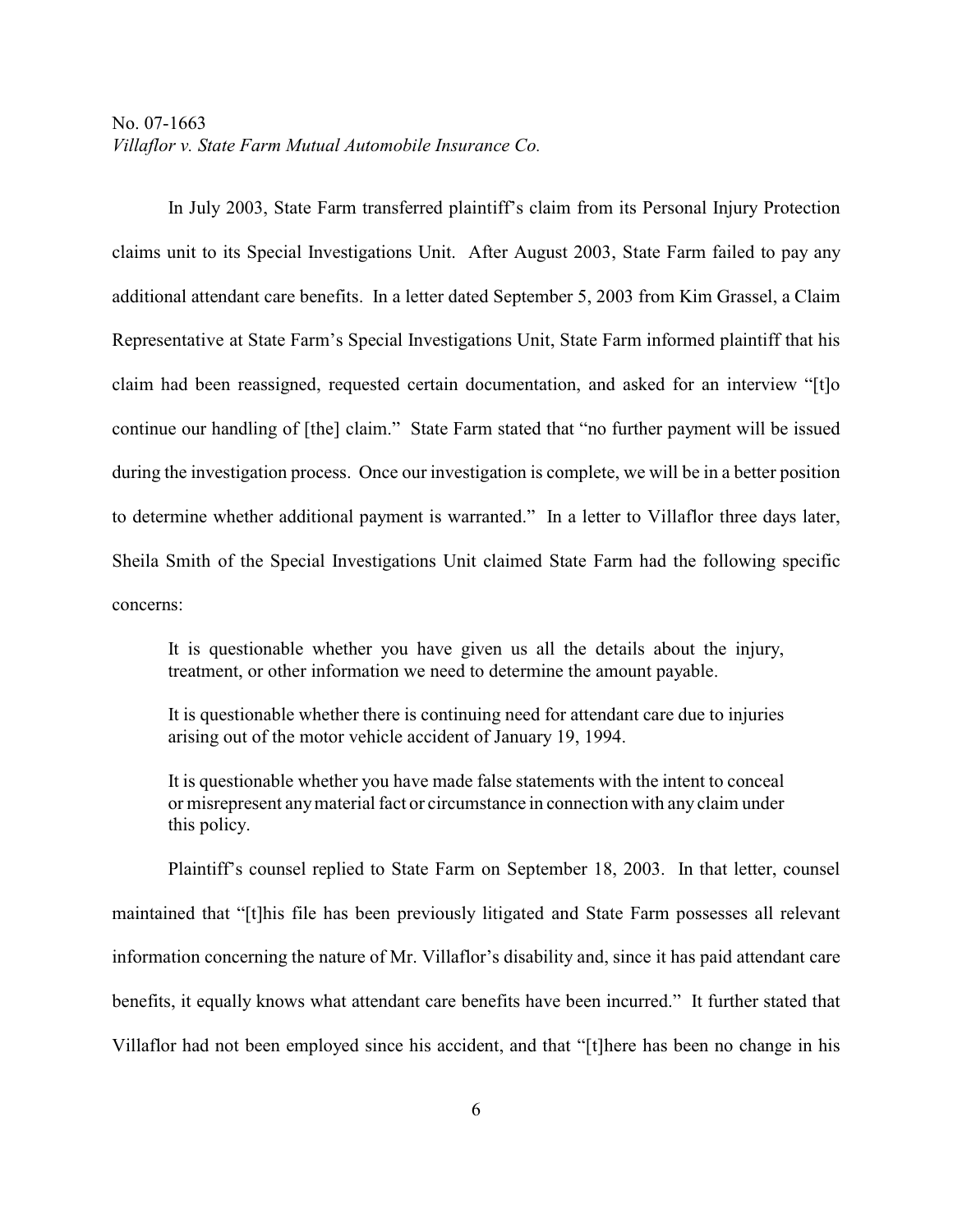condition to support State Farm's actions, and no activity on the part of Mr. Villaflor and his caregiver inconsistent with the nature of his traumatic brain injury." Counsel requested that attendant care benefits be reinstated immediately.

Plaintiff's attorney eventually consented to State Farm's attorney examining Villaflor under oath, in exchange for subsequently providing a copy of the surveillance footage to plaintiff. This sworn examination of Villaflor occurred on June 14, 2004. At one point, State Farm's counsel asked Villaflor about his driving:

- Q. Do you drive, sir?
- A. Yes.
- Q. Do you drive alone in the vehicle?
- A. Only when good days, my wife let me go.

Plaintiff's counsel also posed a series of questions:

- Q. Does your wife ever send you on little errands for her?
- A. Yeah.
- Q. Does she maintain telephone contact with you?
- A. Yes.
- Q. Does she, when you sometimes go out, follow you?
- A. Yes.
- Q. Has she followed you in the car when you've driven?
- A. Yes.
- . . .

Q. Because of your brain injury, does your wife always monitor the activities you're doing?

- A. Yes.
- Q. And sometimes is monitoring those activities sending your son out with you?
- A. Yes.
- . . .
- Q. Do you have more bad days than you have good days?
- A. Yes.
- Q. Does your wife help you every day?
- A. Yes.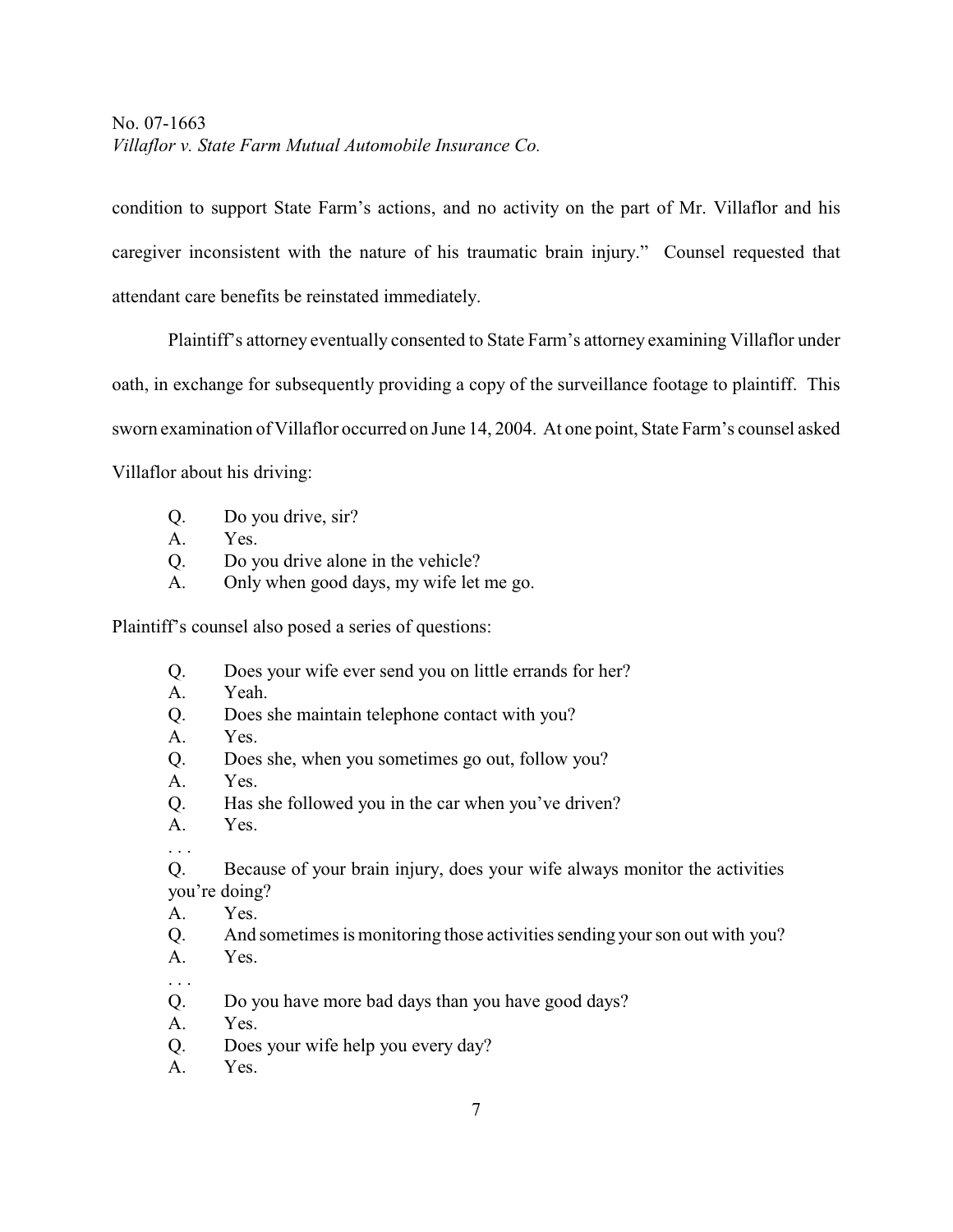Q. Since the accident has occurred, have you relied on her to tell you what you can do and can't do?

A. Yes.

- Q. Has anything changed in that regard?
- A. No.
- . . .

. . .

Q. Has Dr. Shiner [sic] told you that you need your wife providing this care at all times?

A. Yes.

Q. And does she provide this care at all times, even if you go off on an errand alone?

A. Yes.

Villaflor was also asked about hismusic activities. He testified that he has been involved with music and disc jockeying since his accident: "I go with my son. . . . I help. I just – during good days. I try to help. I try." He also testified that when he does this, he needs someone to supervise him, and his wife and son do so. He acknowledged playing keyboards—which he also played prior to his accident—and that he "jams" with a band on "good days" with his wife's permission.

After this examination, State Farm did not resume attendant care benefits. Thus, on July 28, 2004, plaintiff filed suit in Oakland County (Michigan) Circuit Court against State Farm. After recounting the three previous suits involving State Farm's refusal to pay benefits, plaintiff alleged that State Farm "continued to pay attendant care benefits until August 3, 2003, when, in spite of there being no change in Plaintiff's condition, Defendant failed and refused a fourth time to pay any attendant care benefits, even though repeated calls and demands for same were made on Defendant and counsel." Plaintiff further alleged that State Farm "has no proof that [his] condition has changed since the third resolution of this matter," and that his condition "has not changed." Plaintiff alleged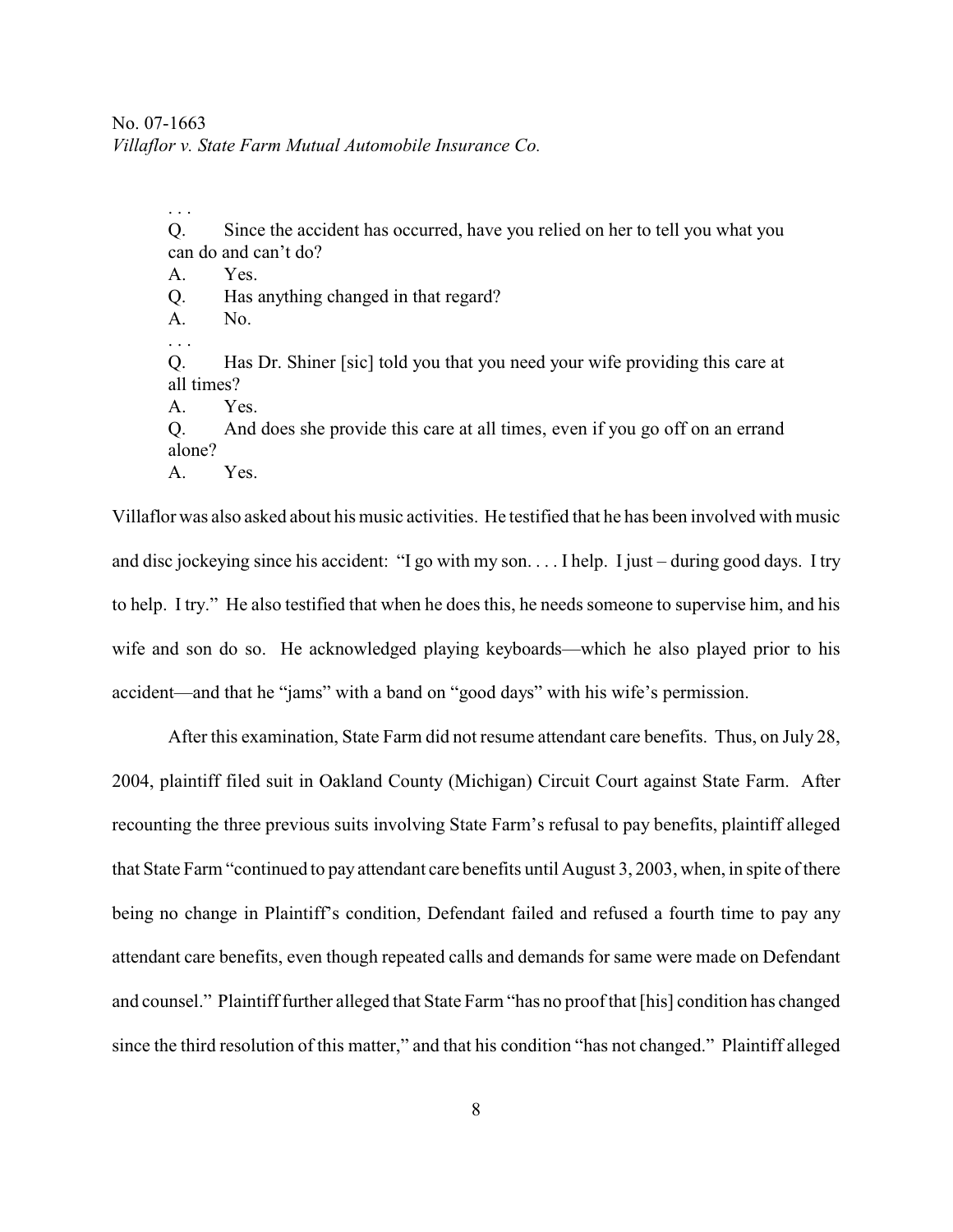that he complied fully with the requirements of the policy and made demand on State Farm to comply with Michigan's No-Fault Act, but that State Farm refused to do so. Plaintiff sought declaratory relief, a money judgment for the benefits owed and accruing through the time of the entry of judgment, and attorney fees and interest as provided for under the No-Fault Act.<sup>5</sup>

Defendant removed the case to the Eastern District of Michigan. Plaintiff's motion to remand was denied. After a relatively contentious period of discovery, the case proceeded to trial. After hearing testimony and arguments, the jury reached its verdict in favor of plaintiff on September 29, 2006. The jury found that "allowable expenses," which the court defined as "all reasonable charges for reasonably necessary products, services, and accommodations for the plaintiff's care, recovery, or rehabilitation," had been incurred by or on behalf of Villaflor subsequent to State Farm's cessation of benefits in August 2003, and that State Farm owed Villaflor \$156,000 for such expenses.<sup>6</sup> The jury also answered in the affirmative when asked whether "payment for any of the expenses to which the plaintiff was entitled" was "overdue."<sup>7</sup> Finally, the jury was asked to calculate

<sup>&</sup>lt;sup>5</sup>Nowhere in the complaint did plaintiff specify the dollar amount he was seeking to recover from State Farm in the instant litigation.

 $6$ According to plaintiff, "[t]he jury awarded Plaintiff \$156,000 for attendant care benefits from August 3, 2003 to September 29, 2006." Defendant maintains that the verdict of \$156,000 means that the jury awarded plaintiff \$1,000 per week for three years (*i.e.*, 156 weeks) of benefits.

The verdict form provided the following definition: "Payment for an expense or loss is overdue if it is not paid within 30 days after the defendant receives reasonable proof of the fact and the amount of the claim. An overdue claim bears interest at the rate of 12 percent per annum from the date the expense or loss became overdue."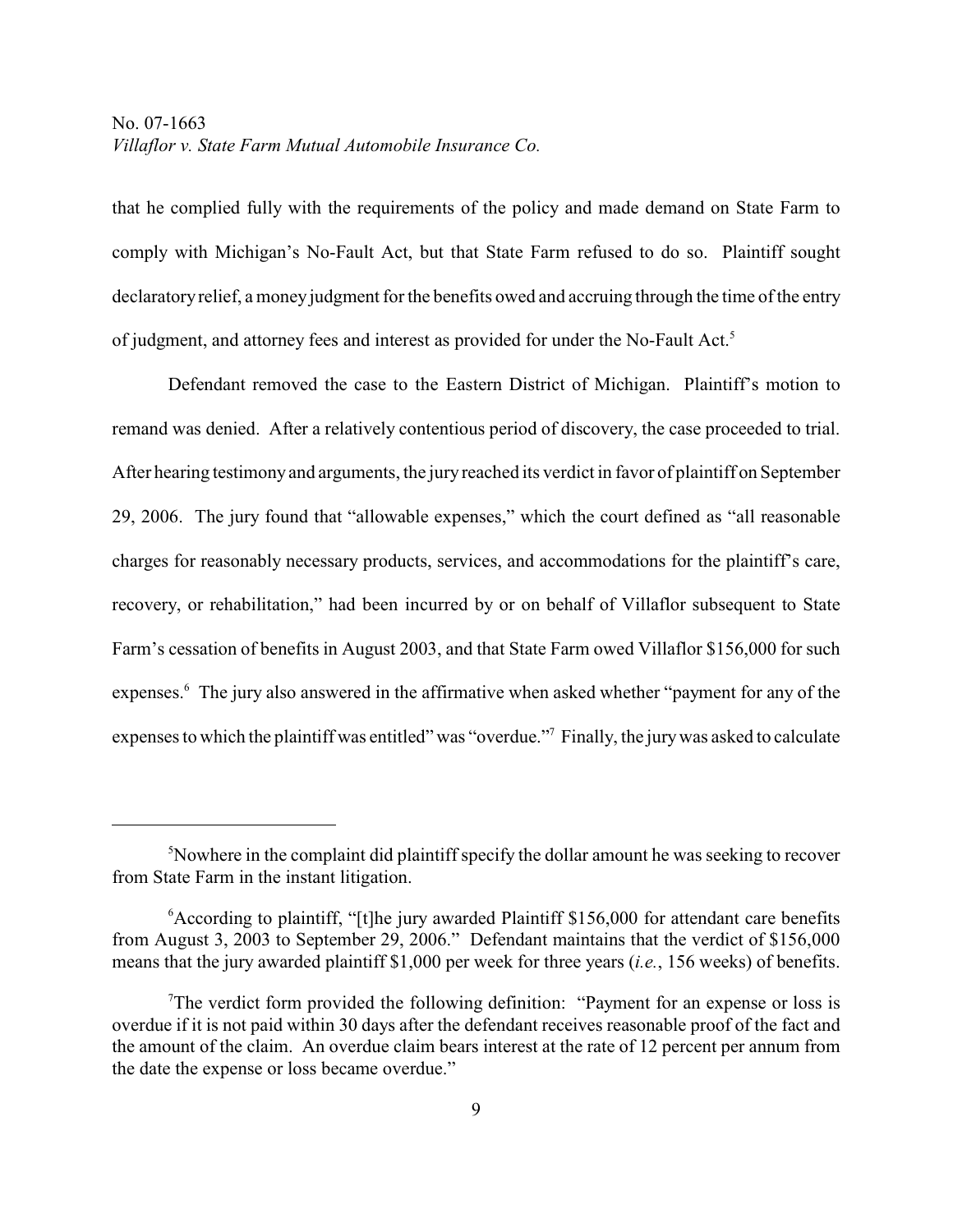the penalty interest on the overdue benefits.<sup>8</sup> The jury determined that the amount of such interest owed to the plaintiff on his overdue benefits was \$37,440. The court thus entered judgment for Villaflor in the amount of \$193,440.

Plaintiff subsequently filed a motion for attorney fees, costs, expenses, and interest. He sought a total of \$1,270,750.00 in attorney fees under Mich. Comp. Laws  $\S 500.3148(1)^9$  and Federal Rules of Civil Procedure 11 and 37. He specifically sought attorney fees pursuant to § 500.3148 in the amount of \$470,125.00, which he calculated by multiplying what he contended was the reasonable hourly rate of \$500/hour by the 940.25 hours he claimed his attorneys devoted to the case. Besides attorney fees, he also sought various costs, expenses, and interest, and also asked for Rule 11 sanctions against State Farm.

Defendant opposed this motion, and also filed a motion for its own attorney fees pursuant to Mich. Comp. Laws § 500.3148(2).<sup>10</sup> It maintained in part that plaintiff "never presented or

*See generally Moore v. Secura Ins.*, 759 N.W.2d 833 (Mich. 2008) (characterizing this 8 calculation as statutory "penalty interest" for overdue benefits).

<sup>&</sup>lt;sup>9</sup>Mich. Comp. Laws  $\S$  500.3148(1) provides for a claimant's attorney fees as follows: An attorney is entitled to a reasonable fee for advising and representing a claimant in an action for personal or property protection insurance benefits which are overdue. The attorney's fee shall be a charge against the insurer in addition to the benefits recovered, if the court finds that the insurer unreasonably refused to pay the claim or unreasonably delayed in making proper payment.

<sup>&</sup>lt;sup>10</sup>Mich. Comp. Laws § 500.3148(2) provides for an insurer to recover its fees in certain situations:

An insurer may be allowed by a court an award of a reasonable sum against a claimant as an attorney's fee for the insurer's attorney in defense against a claim that was in some respect fraudulent or so excessive as to have no reasonable foundation.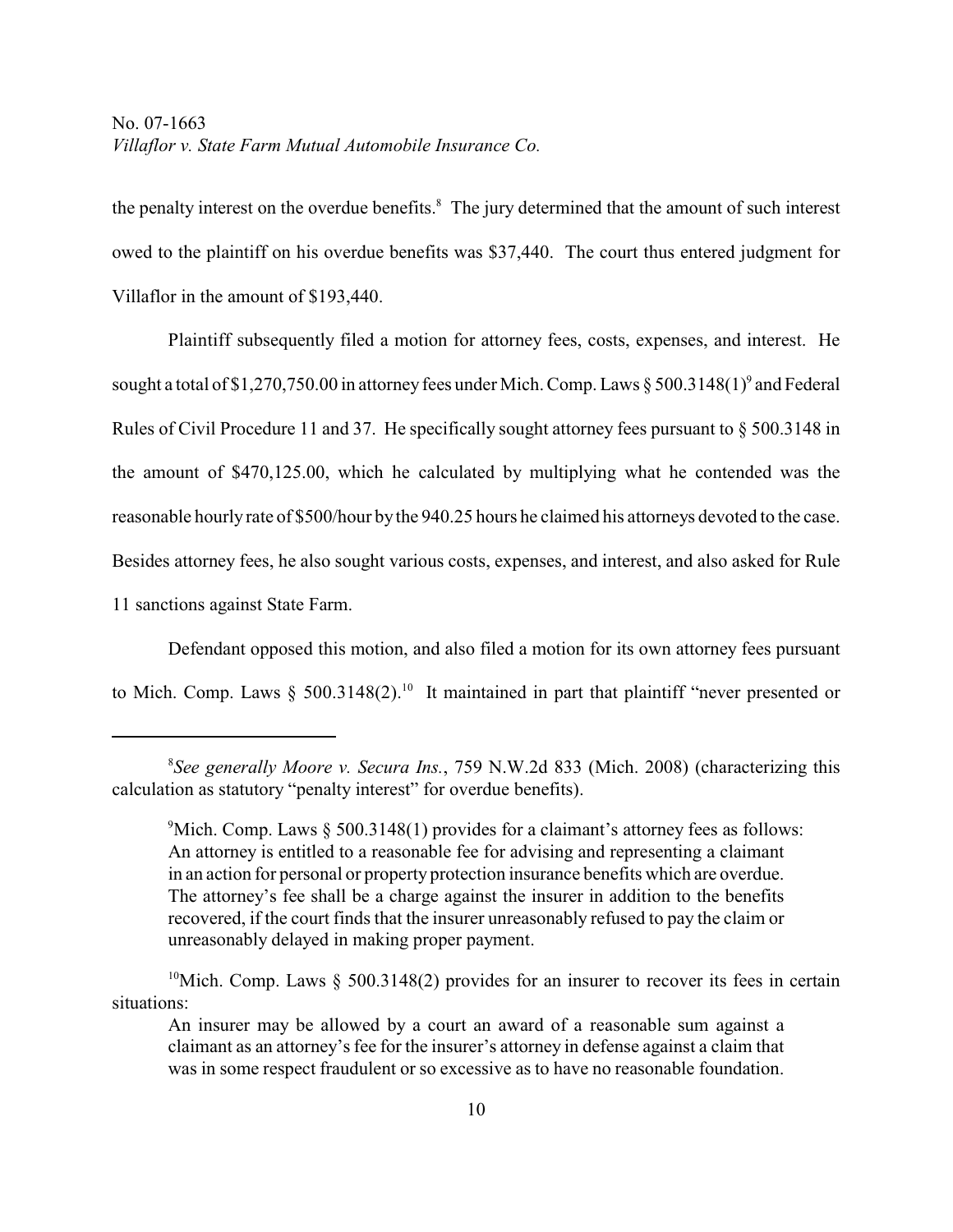articulated any specific claim prior to litigation," but that plaintiff's counsel "demanded [\$10 million] as damages at the time of the final settlement conference in this matter, and then, at trial Plaintiff presented a demand for benefits for between [\$950,000] and [\$1,450,000] as compensation for allegedly owed no-fault benefits provided to Plaintiff, which claim was then based on an alleged need for 24 hour a day attendant care." It argued that the jury's combined verdict "represents little more than between [13%] and [20%] of the excessive demand for benefits requested by Plaintiff." It also argued that [p]laintiff "never offered subjective proof" that he needed 24-hour care, and that the "surveillance video definitively established" that such care was not provided, "contrary to Plaintiff's assertions." State Farm thus contended that the jury's award, combined with the evidence and trial testimony, showed that plaintiff's claim was "in some respect fraudulent or so excessive as to have no reasonable foundation," such that defendant was entitled to an award of its attorney fees. Defendant requested attorney fees at the rate of \$300/hour.

The district court held a hearing on these motions in February 2007. After hearing from both parties, the court stated on the record that plaintiff was entitled to attorney fees in this case because "it was unreasonable for the defendant not to pay something." In calculating the fees, the court took the averages of both counsels' claimed hours worked and requested rates. The court declined to award Rule 11 sanctions. The court issued an order awarding attorney fees pursuant to Mich. Comp.

To the extent that personal or property protection insurance benefits are then due or thereafter come due to the claimant because of loss resulting from the injury on which the claim is based, such a fee may be treated as an offset against such benefits; also, judgment may be entered against the claimant for any amount of a fee awarded against him and not offset in this way or otherwise paid.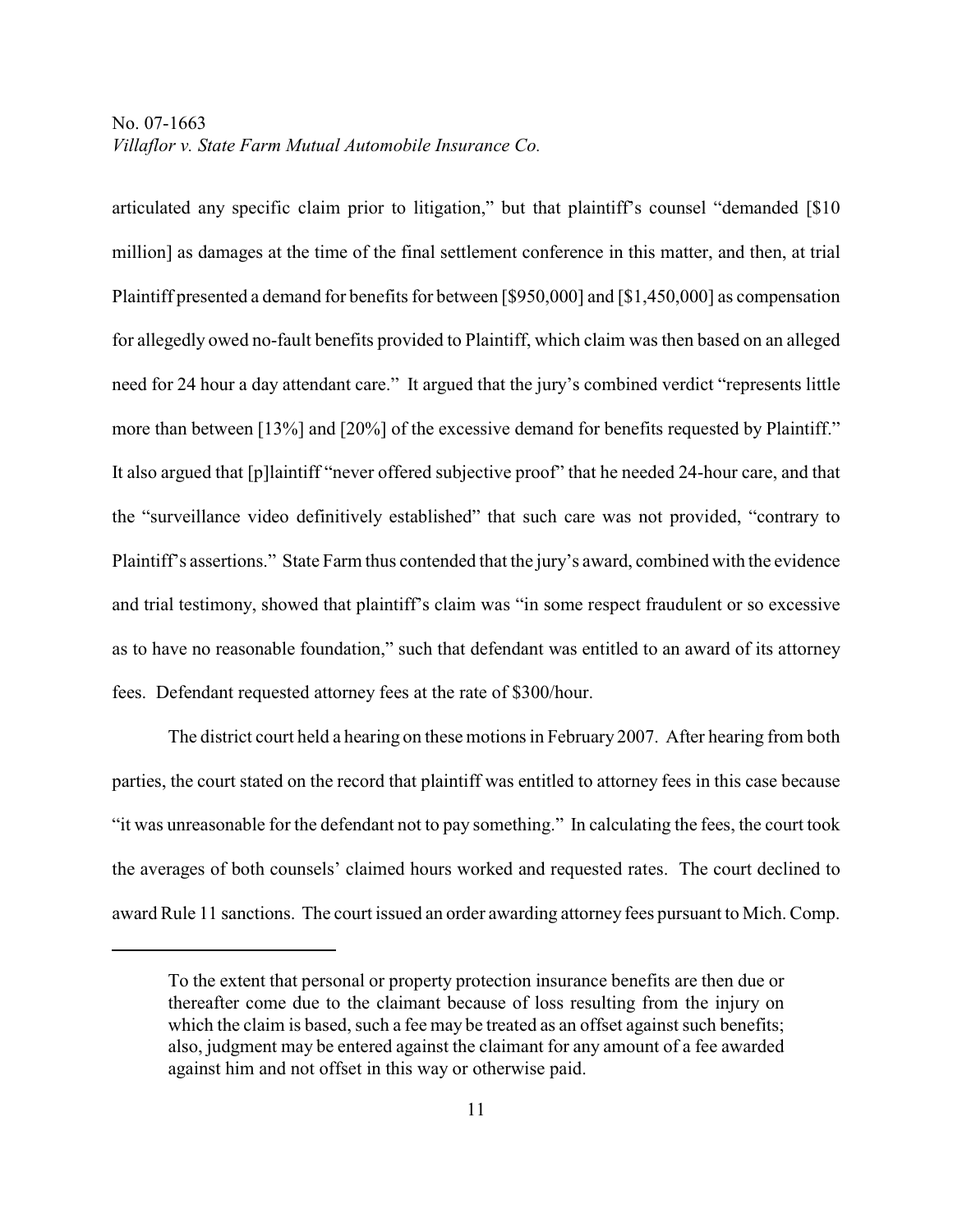Laws § 500.3148(1) to plaintiff in the amount of \$345,200 (863 hours multiplied by \$400/hour), denying plaintiff's motion for costs and sanctions, and denying defendant's motion for attorney fees.

Defendant subsequently filed a motion for reconsideration. The district court denied this motion on April 19, 2007 in a written order, in which the court further explained the basis for its ruling granting plaintiff's motion for attorney fees. The court observed, *inter alia*:

Several facts support the court's conclusion that State Farm acted unreasonably when it terminated plaintiff's attendant care benefits—most recently—in August 2003. State Farm has a long history of paying benefits to Ricardo Villaflor, cutting them off, restoring the benefits after losing litigation, and then cutting off benefits again. This behavior is unreasonable because plaintiff's medical condition, and therefore his need for attendant care, has not changed. While State Farm keeps pointing to the video surveillance, trial testimony established that the videos simply show plaintiff performing activities State Farm knew he could do and which his physicians have said are consistent with his diagnosed need for attendant care.

The court also disposed of State Farm's argument that because evidence showed that Villaflor did not need attendant care "on a 24/7 basis," his need for full-time care could therefore reasonably have been questioned. The court noted that the no-fault statute includes a provision which "requires an insurer to pay partial benefits even if the evidence does not support a claim for full benefits." *See* J.A. 190 (quoting Mich. Comp. Laws § 500.3142(2) ("If reasonable proof is not supplied as to the entire claim, the amount supported by reasonable proof is overdue if not paid within 30 days after the proof is received by the insurer.")). The court found that State Farm "was required to pay *some amount* for attendant care, even if the precise level of care was unclear at that time," and that State Farm "clearly acted unreasonably by cutting plaintiff off in August 2003 and paying *no benefits whatsoever* after that date." (Emphasis in the original.) Finally, the court observed that State Farm's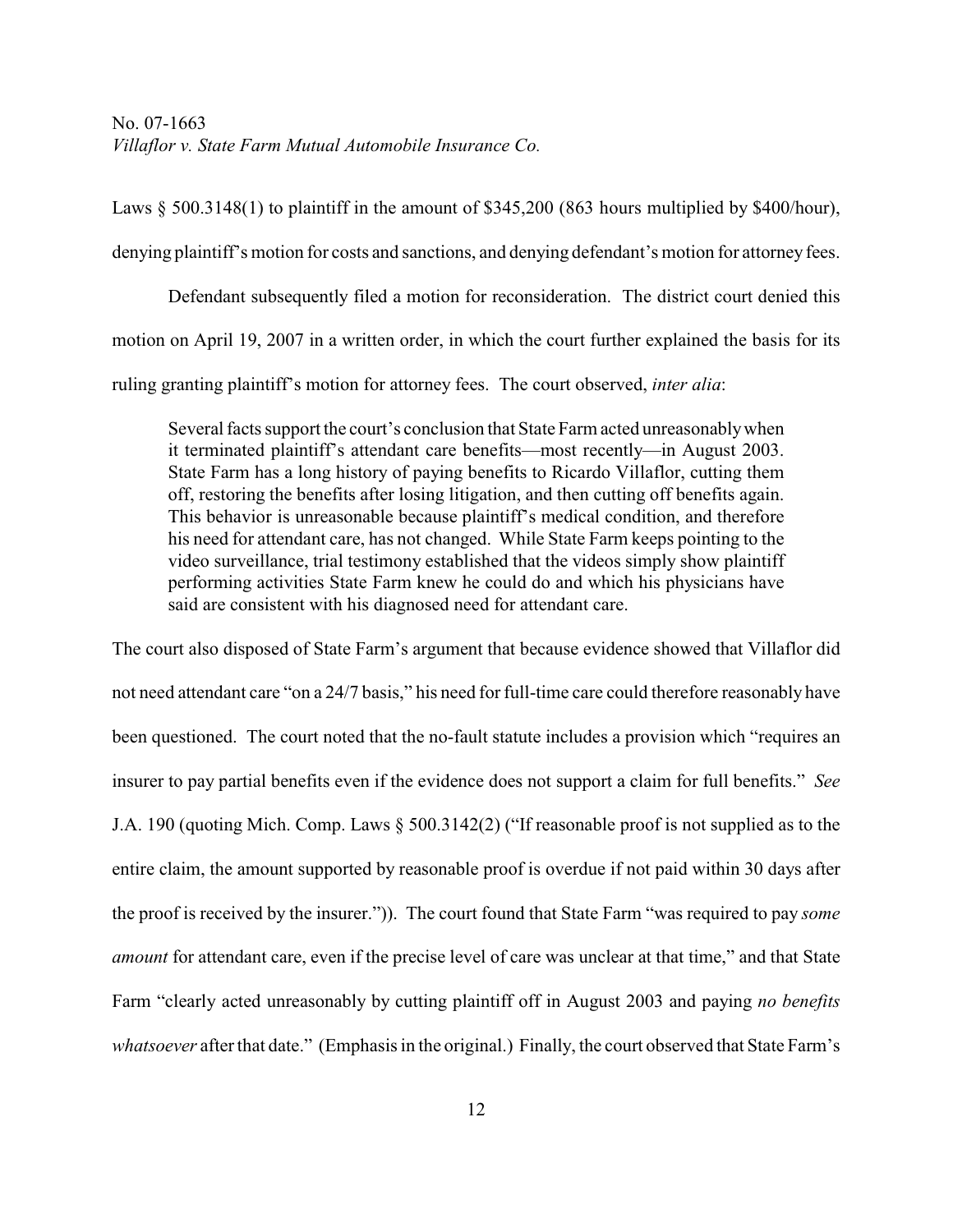conduct "was all the more egregious because of its long history of litigation with Ricardo Villaflor."<sup>11</sup> Under these circumstances, the court concluded, "there was no legitimate factual or legal dispute to justify State Farm's decision to terminate plaintiff's attendant care benefits."

#### **DISCUSSION**

A trial court's award of attorneyfees is generally reviewed for an abuse of discretion. *Shields*

*v. Gov't Employees Hosp. Ass'n, Inc.*, 490 F.3d 511, 514-15 (6th Cir. 2007). The district court's

factual determinations are reviewed under the clearly erroneous standard, and its legal interpretations

are reviewed de novo. *Id.* at 515. The substantive issues are governed by Michigan law. *Id.*

### **A. Attorney Fees for Plaintiff**

The Michigan Supreme Court recently explained what an award of attorney fees under the

applicable statute requires:

MCL 500.3148(1) establishes two prerequisites for the award of attorney fees. First, the benefits must be overdue, meaning "not paid within 30 days after [the] insurer receives reasonable proof of the fact and of the amount of loss sustained." MCL 500.3142(2). Second, in postjudgment proceedings, the trial court must find that the insurer "unreasonably refused to pay the claim or unreasonably delayed in making proper payment." MCL 500.3148(1). Therefore, assigning the words in MCL 500.3142 and MCL 500.3148 their common and ordinary meaning, "attorney fees are payable only on overdue benefits for which the insurer has unreasonably refused to pay or unreasonably delayed in paying." *Proudfoot v. State Farm Mut. Ins. Co.*, 469 Mich. 476, 485, 673 N.W.2d 739 (2003) (emphasis omitted).

 $11$ <sup>The court also observed that the jury found that State Farm's payment for attendant care</sup> was "overdue"—that is to say, "[t]he jury has found, as a matter of fact, that defendant received 'reasonable proof' of [plaintiff's] entitlement to attendant care benefits in the amount of \$156,000."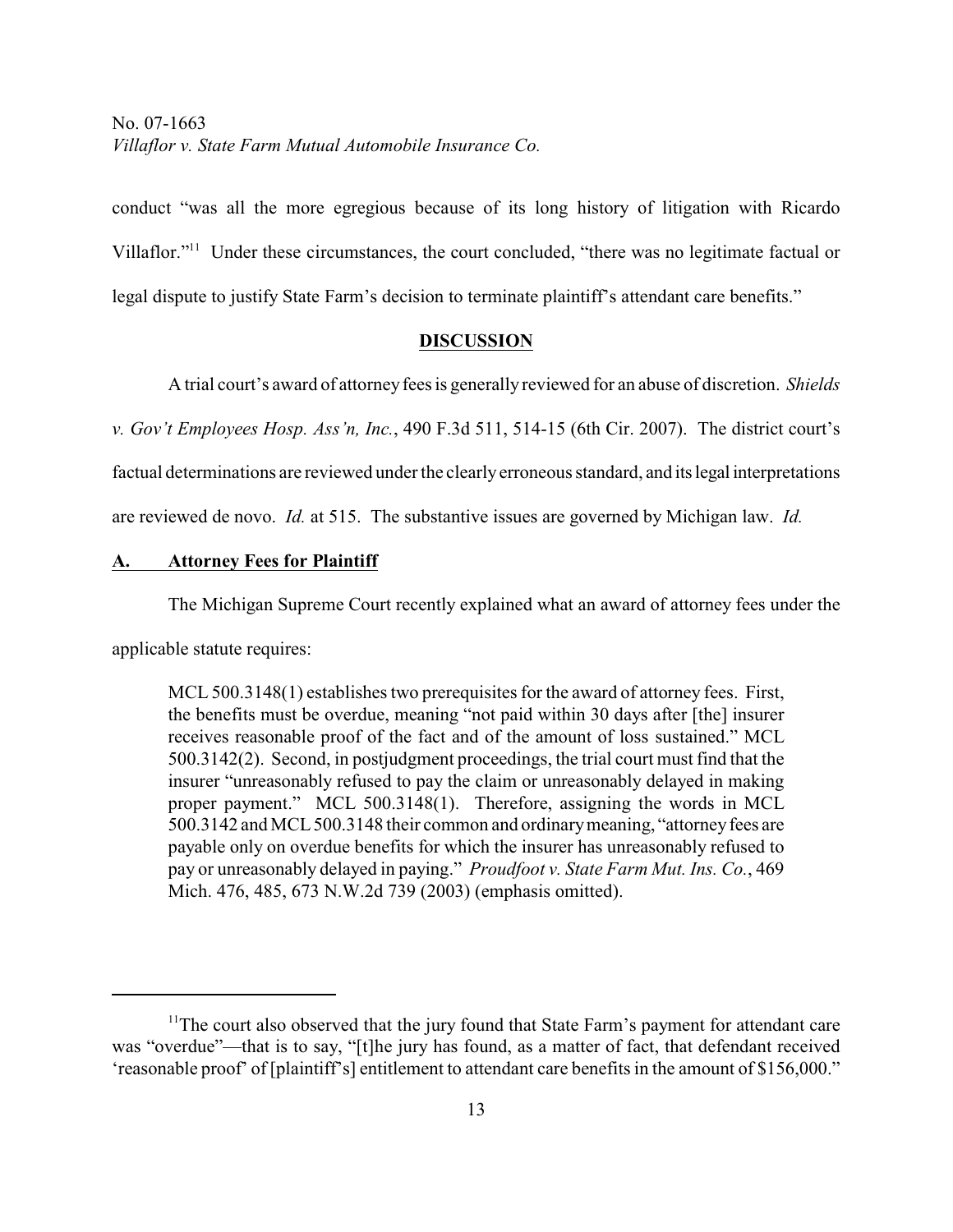*Moore*, 759 N.W.2d at 838. Whether an insurer "unreasonably refused to pay the claim or unreasonably delayed in making proper payment" is a question for the court. *Regents of the Univ. of Mich. v. State Farm Mut. Ins. Co.*, 650 N.W.2d 129, 139 (Mich. Ct. App. 2002). "The trial court's decision about whether the insurer acted reasonably involves a mixed question of law and fact. What constitutes reasonableness is a question of law, but whether the defendant's denial of benefits is reasonable under the particular facts of the case is a question of fact." *Ross v. Auto Club Group*, 748 N.W.2d 552, 555 (Mich. 2008).

### **1. Unreasonableness of Defendant's Refusal to Pay**

State Farm first argues that this court should reverse the district court's award of attorney fees to plaintiff because, it claims, the district court "expressly found" that there was a "bona fide factual dispute as to the amount of Plaintiff's claim."<sup>12</sup> Defendant points to a statement made by the district court as part of its colloquy with defense counsel at the motion hearing, ignoring that it was made in the context of the court's considering whether State Farm was unreasonable in not paying *any* benefits and its conclusion that State Farm knew that it owed Villaflor benefits yet, unreasonably, paid him nothing. It does not appear that the district court expressly found that the refusal to pay was

 $12$ <sup>42</sup> The purpose of the no-fault act's attorney-fee penalty provision is to ensure prompt payment to the insured. Accordingly, an insurer's refusal or delay places a burden on the insurer to justify its refusal or delay. The insurer can meet this burden by showing that the refusal or delay is the product of a legitimate question of statutory construction, constitutional law, or factual uncertainty." *Ross*, 748 N.W.2d at 558. "[A] refusal or delay in payments by an insurer will not be found 'unreasonable' within the meaning of § 3148 where [it] is the product of a . . . bona fide factual uncertainty." *Gobler v. Auto-Owners Ins. Co.*, 404 N.W.2d 199, 205-06 (Mich. 1987); *see also Moore*, 759 N.W.2d at 843 ("[A]n insurer's initial refusal to pay no-fault benefits can be deemed reasonable even if it is later determined that the insurer was required to pay those benefits.").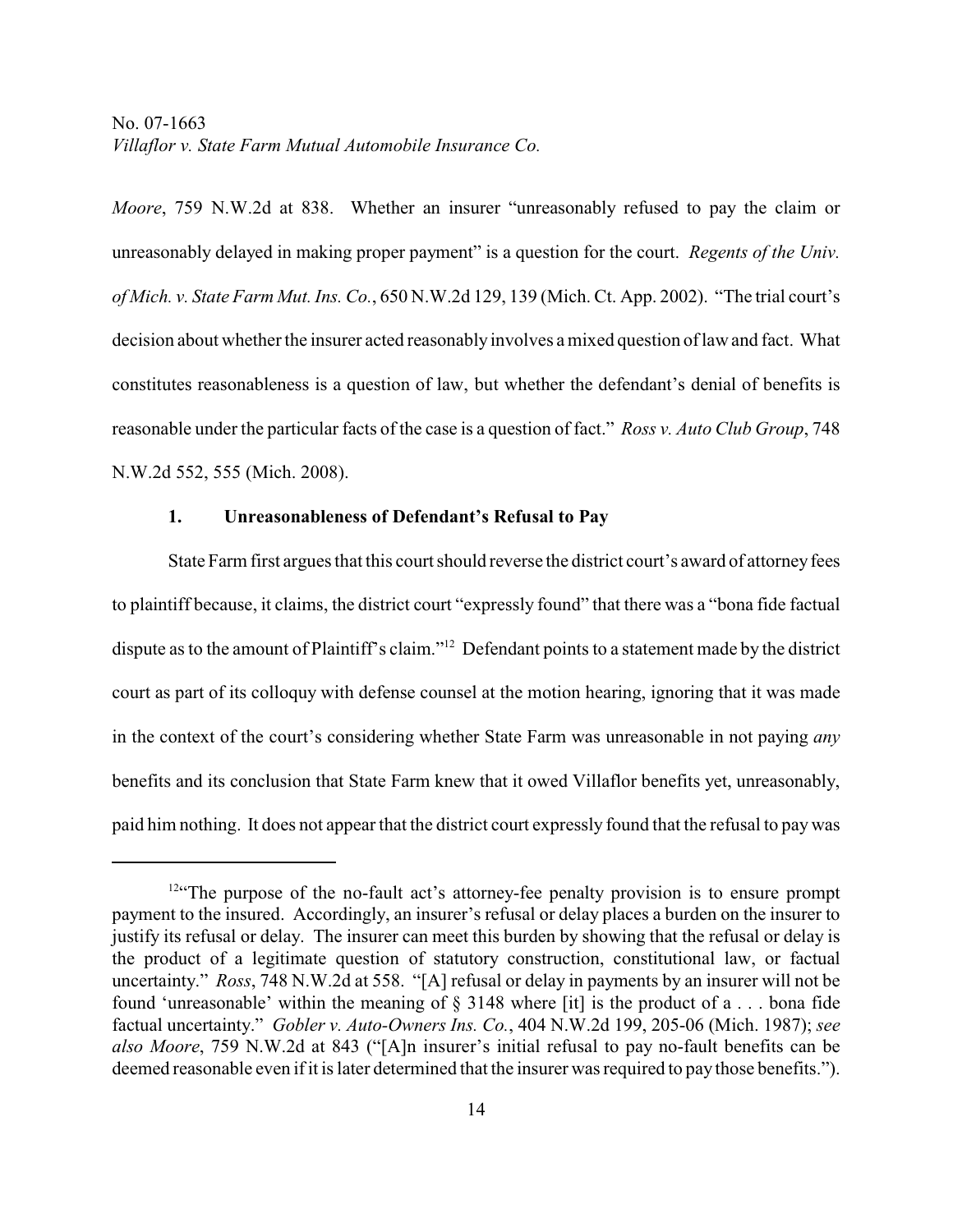"the product of a legitimate question of . . . factual uncertainty." *See Ross*, 748 N.W.2d at 558. Moreover, in its motion for reconsideration, State Farm again argued to the district court that there was "a 'legitimate question of factual uncertainty' as it relates to the nature, amount and frequency, *if any*, of attendant care benefits actually performed (and thereby incurred) by Plaintiff." (Emphasis added.) The court looked to the no-fault statute and, specifically, the provision which the district court read as "requir[ing] an insurer to pay partial benefits even if the evidence does not support a claim for full benefits." *See* J.A. 190 (citing Mich. Comp. Laws § 500.3142(2) ("If reasonable proof is not supplied as to the entire claim, the amount supported by reasonable proof is overdue if not paid within 30 days after the proof is received by the insurer."). The court again rejected State Farm's argument, concluding that State Farm "was required to pay *some amount* for attendant care, even if the precise level of care was unclear at that time," and that State Farm "clearly acted unreasonably by cutting plaintiff off in August 2003 and paying *no benefits whatsoever* after that date." (Emphasis in the original.) The district court's conclusion that it was unreasonable for State Farm to refuse to pay at least *some* benefits was not erroneous. "The fact that an insurer may be liable for some expenses (i.e., those reasonably incurred) does not necessarily establish its liability for all of the expenses. However, the fact that . . . some services [were provided] that [defendant] may have had a bona fide reason for disputing does not justify making no payment." *McKelvie v. Auto Club Ins. Ass'n*, 512 N.W.2d 74, 77 (Mich. Ct. App. 1994) (citations omitted).<sup>13</sup>

<sup>&</sup>lt;sup>13</sup>This opinion in *McKelvie* addressed the trial court's award of attorney fees following trial. The Michigan Supreme Court denied leave to appeal that ruling. *McKelvie v. Auto Club Ins. Ass'n*, 525 N.W.2d 460 (1994) (Table). Plaintiff subsequently filed a motion for an award of appellate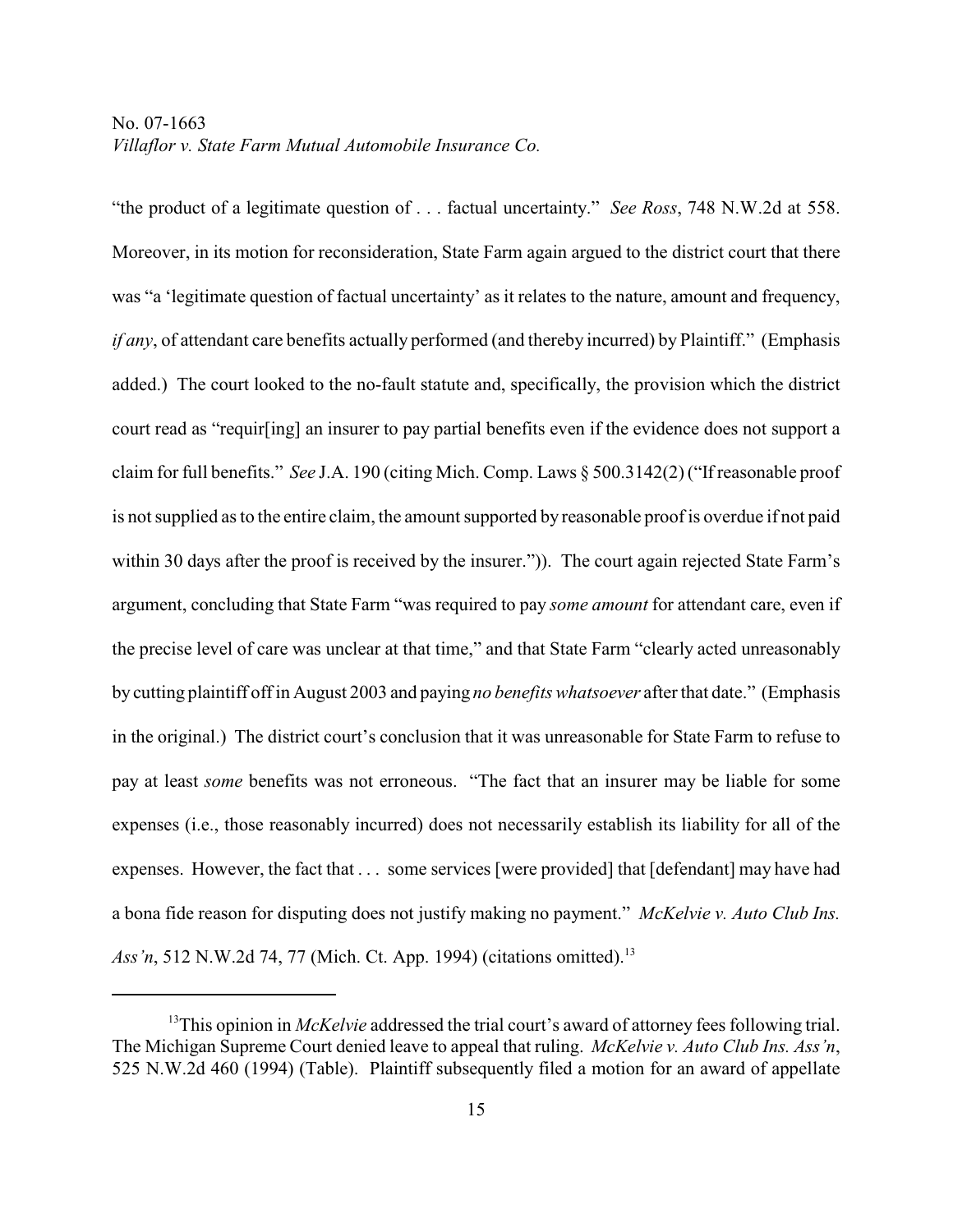State Farm also argues that the record demonstrates a legitimate factual dispute concerning the fact and amount of Villaflor's claim. The court found that State Farm's cutting off of Villaflor's benefits in August 2003 was unreasonable because "plaintiff's medical condition, and therefore his need for attendant care, has not changed," and that "the videos simply show plaintiff performing activities State Farm knew he could do." These findings are amply supported by the record. Prior to trial, State Farm admitted that it "knew before it began video surveillance on Ricardo Villaflor in 2003 that he goes on errands by himself" and "drives by himself," that "[n]obody advised between December, 2001 and July, 2003 that Ricardo Villaflor discontinued driving without supervision," that "[t]he frequency with which Ricardo Villaflor drove a vehicle without supervision remained the same between the period of December, 2001 to May, 2003 and the period of June, 2003 to October, 2003," that it knew before beginning video surveillance of Villaflor in 2003 that after his accident he "had attended a Drivers Rehabilitation Program at Providence Hospital," "continued to exhibit ability as a musician," "had been serving as the emcee at a Karaoke musical program," "continued to play the keyboards," "performed with a band," and "had been appearing as the keyboard player with a band," and that it knew prior to the surveillance that Villaflor "had played golf since the ... . accident." At trial, the individual at State Farm who had final say regarding approving or denying

attorney fees, which the trial court denied. The appeals court reversed that determination, *McKelvie v. Auto Club Ins. Ass'n*, 566 N.W.2d 658 (Mich. Ct. App. 1997), but the Michigan Supreme Court reversed the appeals court. *McKelvie v. Auto Club Ins. Ass'n*, 586 N.W.2d 395 (Mich. 1998). In doing so, the Michigan Supreme Court did not reverse or otherwise undermine the opinion we cite regarding the award of trial attorney fees. *See id.* (stating that it "reverse[s] the second judgment of the Court of Appeals").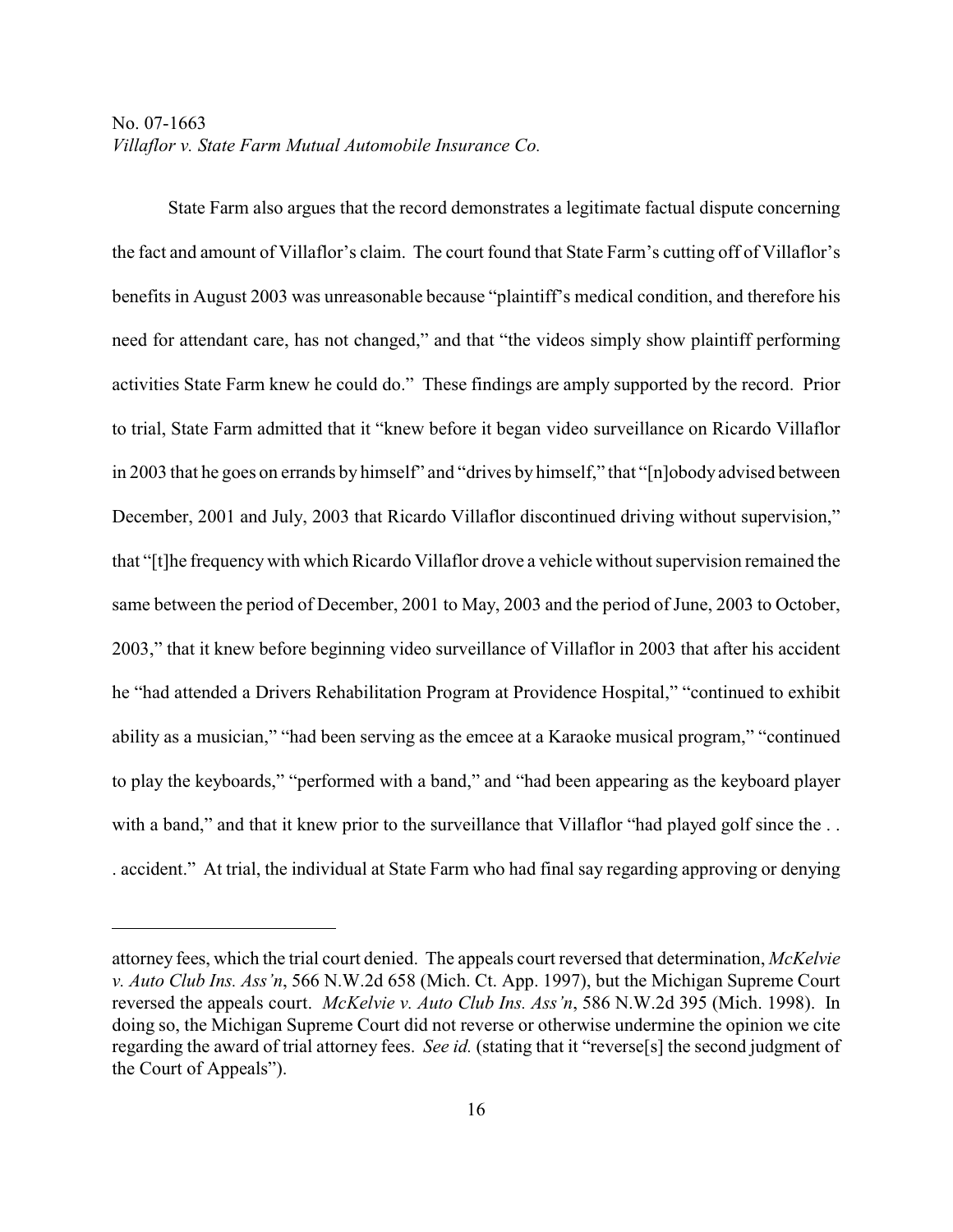benefits acknowledged that State Farm had information in its file before it received the surveillance videos that Villaflor would drive without another adult in the car, that he sometimes was outside the presence of his care provider, and that his need for attendant care and his receipt of attendant care varied from day to day. State Farm's continuing effort to argue that it was reasonable to question plaintiff's need for 24-hour care in light of the surveillance videos is disingenuous, given that the claims file never indicated that State Farm was making payments for 24 hours' care each day, and that the file shows it was understood that the number of hours of attendant care would vary.

Thus, State Farm's arguments that the surveillance footage and Dr. Shiener's July 2003 letter stating that Villaflor cannot drive alone somehow justified its suspension of benefits ring hollow. From its past dealings with Villaflor, State Farm knew Villaflor had driven alone, that his driving alone in his car did not mean he was not being monitored, and that one of Villaflor's impairments was poor judgment and impulsiveness. As Kim Grassel of the Special Investigations Unit testified, State Farm knew about "whatever information was found in the [claim] file." At trial, Bonnie Childs testified:

Q. Based upon your review of the surveillance video, if you had believed that the activity level shown in the surveillance video was consistent with what State Farm already knew from its file, then you would have believed it appropriate to continue to pay attending care benefits?

A. I would have paid. I would have had no questions.

Given that the footage in the surveillance video *was* consistent with what State Farm already knew, *see supra*, the court's conclusion as to unreasonableness is amply supported. If State Farm had simply reviewed its claim file before deciding to stop payments, it likely would not have believed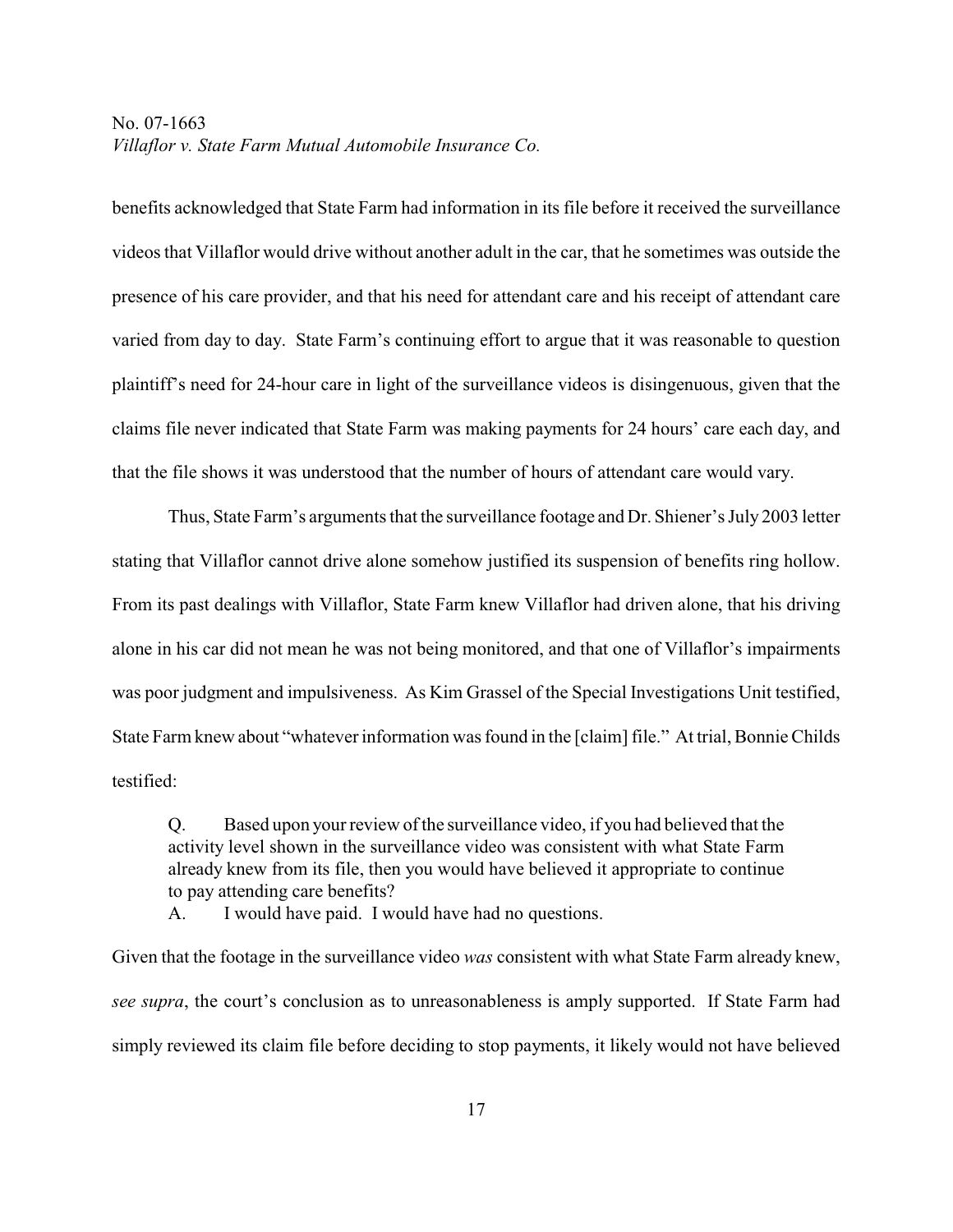it needed additional information. We find no error in the district court's observation that "State Farm's conduct was all the more egregious because of its long history of litigation with Ricardo Villaflor." Given State Farm's history of litigation with Villaflor—litigation that always resulted in it having to resume paying benefits it owed—its failure to take this basic step before cutting off benefits a fourth time and thus again forcing Villaflor to court to vindicate his rights seems well outside the bounds of reasonable conduct.<sup>14</sup>

 $14$ State Farm argues that Villaflor should have responded to its twenty-two requests for information following its surveillance—requests which State Farm now recasts as simple requests as to the "amount" of the claim notwithstanding its initial 2003 letter suspending benefits which indicated the question existed "whether there is continuing need for attendant care." This argument ignores the history of these parties' dealings. State Farm already had information regarding the loss, and had been paying benefits to Villaflor for some time—including an uninterrupted period of years in which it paid benefits each month in amounts constituting \$250 per day. Moreover, as plaintiff's counsel explained at the hearing on plaintiff's motion for attorney fees, typically claimants submit medical records and calendars showing the number of hours per day that services are being provided, but "that was not the<sup>[]</sup> way it was done" in this case. Rather, "[b]eginning in 2000, after resolution of the third lawsuit, for the next 38 months, payment was made without receipt of any calendars." State Farm's own activity logs show this. Indeed, State Farm admitted that it "determined that [plaintiff] was entitled to [the] attendant care benefits [paid] from December, 2001 to July, 2003," and that it determined that such benefits paid to plaintiff during that period "were reasonable and necessary." As plaintiff's counsel has explained, "[a]s of this point, there is a several-year history. There is copious medical [sic] that supports the need for attendant care. Everybody was well aware that there were periods of unsupervised time."

State Farm also argues that it "never denied Plaintiff's claim, but simply suspended payment of benefits because of Plaintiff's refusal to provide any documentation as to the amount of his loss." In fact, State Farm stopped paying benefits and *then* requested an interview and certain documentation, stating that "no further payment will be issued during the investigation process." It did so even though State Farm already had information in its own claim file—including information from Villaflor's prior lawsuits to obtain the benefits owed him—which readily revealed the tenuous nature of the supposed "inconsistencies" that gave rise to State Farm's suspicion and its resulting refusal to continue payments.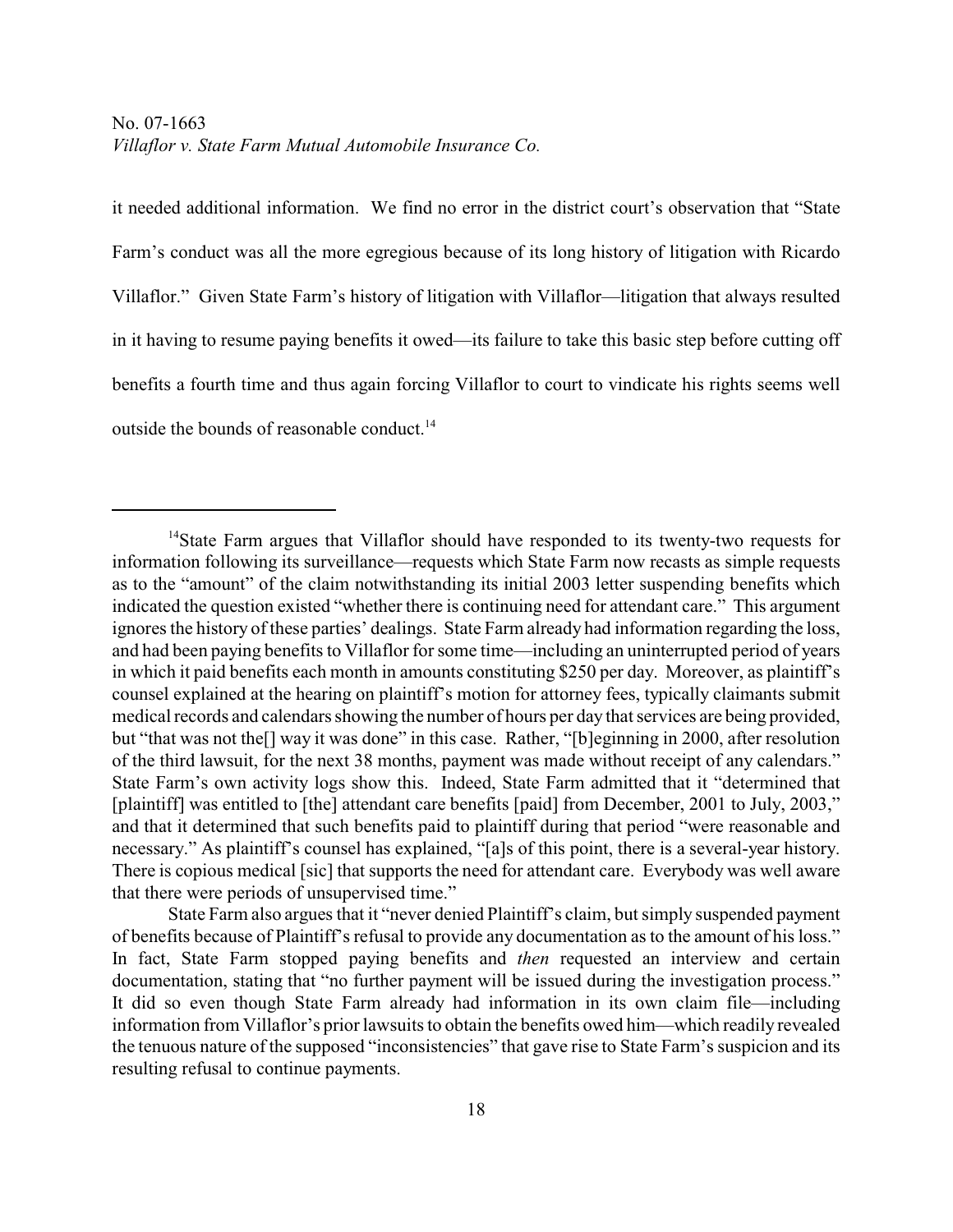#### **2. Whether Benefits Were Overdue**

State Farm also argues on appeal that the benefits owed to Villaflor were not "overdue," and thus no attorney fees can be awarded to Villaflor pursuant to the Michigan no-fault statute. "An attorney is entitled to a reasonable fee for advising and representing a claimant in an action for personal or property protection insurance benefits which are *overdue*." Mich. Comp. Laws § 500.3148(1) (emphasis added). "[P]ersonal protection insurance benefits become 'overdue' when an insurer fails to pay 'within 30 days after an insurer receives reasonable proof of the fact and of the amount of loss sustained.'" *Moore*, 759 N.W.2d at 835 (quoting Mich. Comp. Laws § 500.3142(2)).

State Farm's argument here is that "as a matter of law," no attorney fees can be awarded because "at the time of the initial refusal to pay, and at the time suit was filed, no benefits were overdue." It first contends that benefits were not "overdue" because Villaflor did not "submit[] proof as to the number of hours per day that his wife actually spent supervising him." Given the parties' prior arrangement and course of conduct, and given what State Farm admitted it already knew when it ceased paying benefits, *see supra*, this line of reasoning is without merit.

State Farm next contends that as a factual matter, "[t]he jury's award of only 24 months' interest is a finding that benefits were not overdue at the time Plaintiff filed his complaint." Because the jury in late September 2006 awarded 12% simple interest provided by statute<sup>15</sup> in the amount of \$37,440, State Farm reasons, the jury must have determined that the benefits were only overdue for

<sup>&</sup>lt;sup>15</sup>Mich. Comp. Laws  $\S 500.3142(3)$ .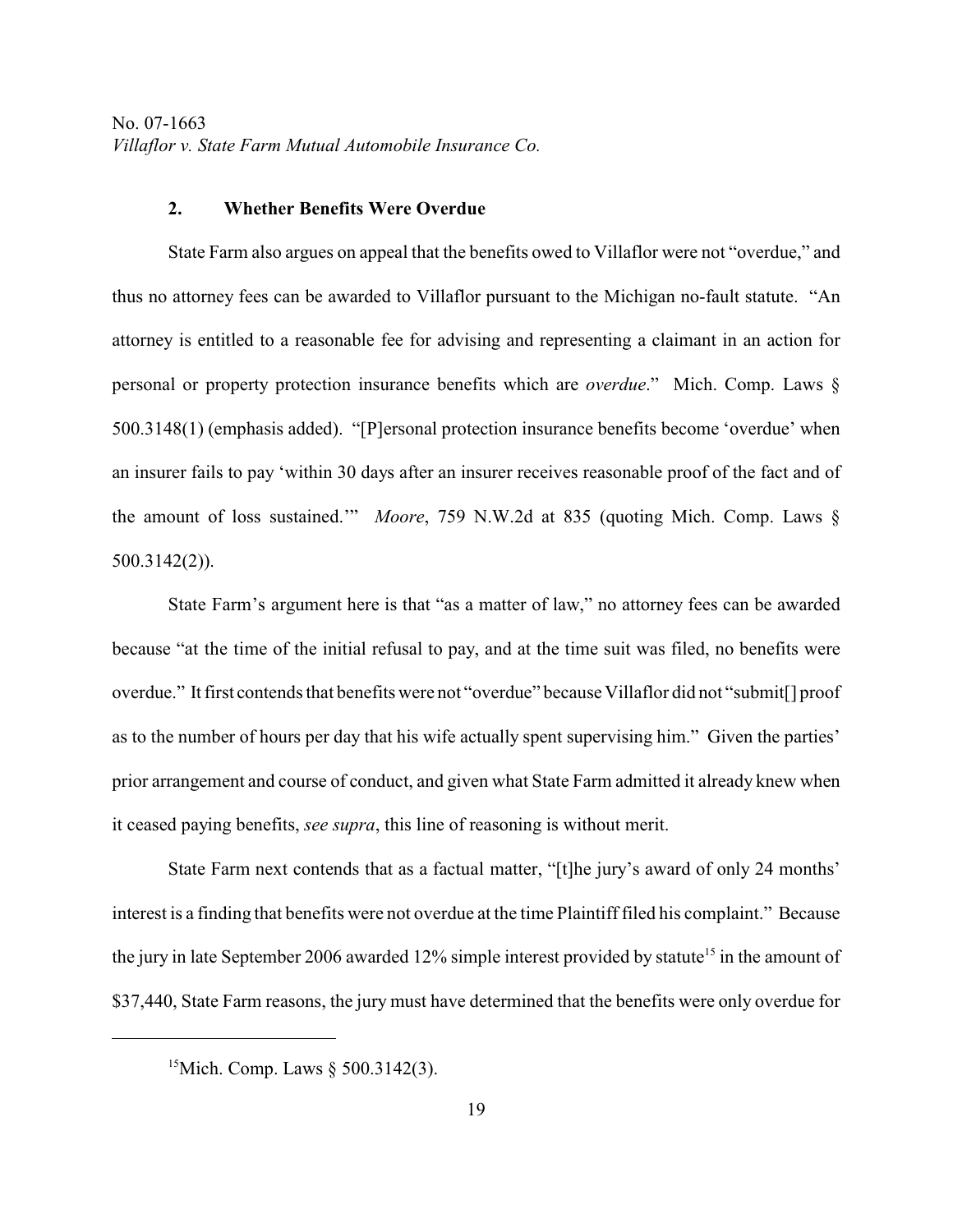two years—and thus only became overdue after plaintiff filed his complaint in July 2004—because \$37,440 equals 24% of the \$156,000 the jury awarded in allowable expenses. Because State Farm failed to raise this argument below, it is waived. *See, e.g., Taft Broad. Co. v. United States*, 929 F.2d 240, 243 (6th Cir. 1991) ("A long line of cases in this circuit strongly reinforces the principle that issues not litigated in the trial court are generally not appropriate for appellate consideration in the first instance."); *see also Shields*, 490 F.3d at 515. In any event, the argument fails on the merits as well. State Farm makes much of the recent Michigan Supreme Court decision of *Moore v. Secura Insurance*, 759 N.W.2d 833, but although that case endorses the propriety of a court examining the amount of statutory penalty interest awarded by a jury in order to determine how much time the jury believed the benefits were overdue, *see id.* at 838-39, it does not compel a different result in the instant case. The facts here do not lead to the same kind of unequivocal interpretation of the jury's calculation as the determination in *Moore*, and it would be speculative to read the jury's verdict in the instant case as its clear indication of the date on which State Farm had adequate proof of the claim. The jury's award of interest in this case could also reflect its recognition that the more recently-incurred attendant-care expenses had remained overdue for a lesser period of time.

#### **B. Attorney Fees for Defendant**

State Farm argues that the district court erred in not awarding it attorney fees pursuant to Mich. Comp. Laws  $\S$  500.3148(2), which states that "[a]n insurer may be allowed by a court an award of a reasonable sum against a claimant as an attorney's fee for the insurer's attorney in defense against a claim that was in some respect fraudulent or so excessive as to have no reasonable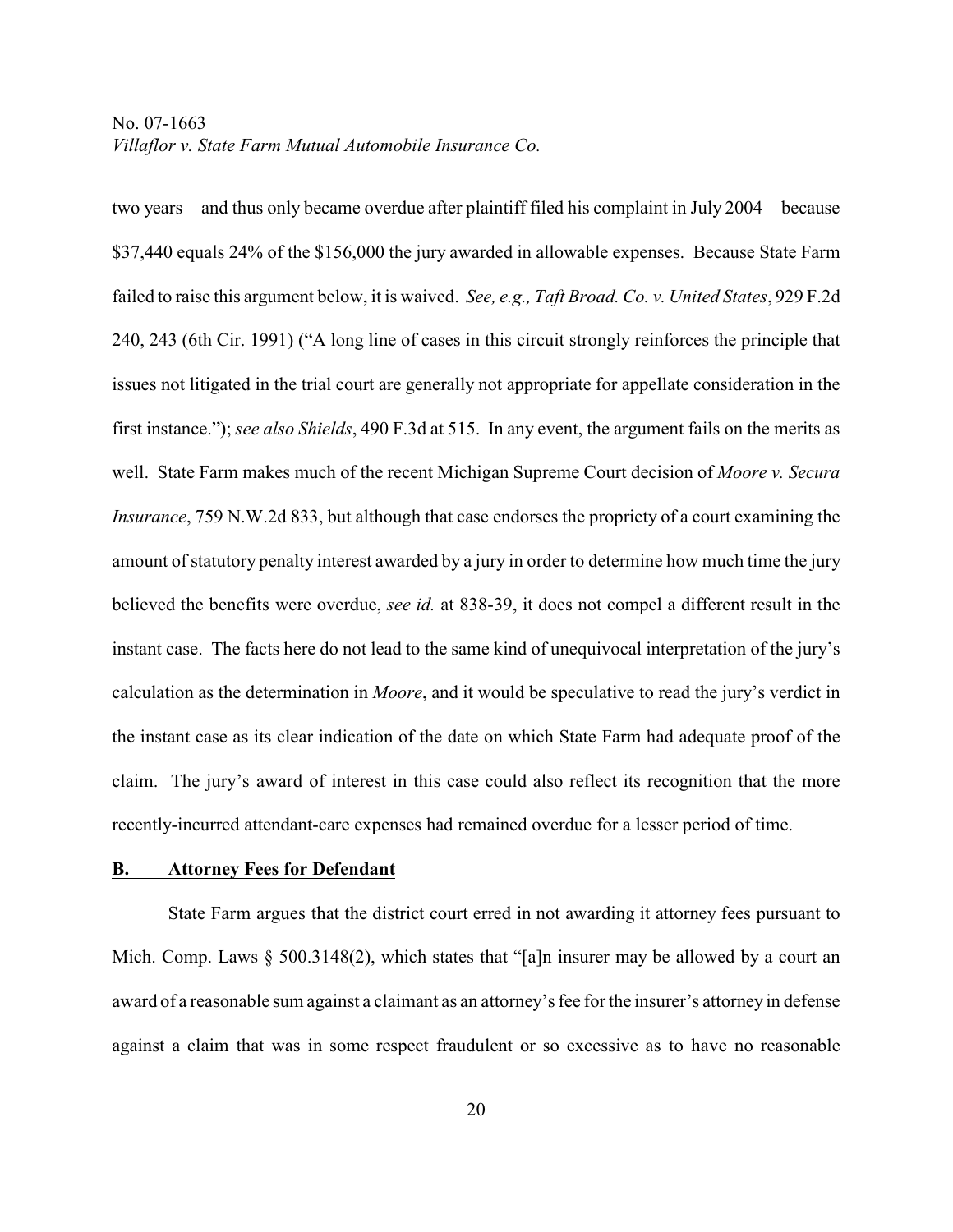foundation." Given our analysis *supra*, we cannot say that plaintiff's claim was "fraudulent." Nor can we say that the district court erred by not finding plaintiff's claim to be "so excessive as to have no reasonable foundation." Plaintiff acknowledges that he demanded \$10 million at the final pretrial conference, but states that this amount also reflected his belief that sanctions were warranted given the "tortuous history of litigation between the parties." Defendant's argument that plaintiff's claim was excessive because he was awarded less than 11% of what he purportedly requested from the jury in benefits is unavailing. Though the jury did not award plaintiff everything his counsel requested during closing argument, defendant's argument erroneously presupposes that plaintiff sought an award for the payment of benefits based on hourly figures.<sup>16</sup> Plaintiff's counsel's reference to the prevailing hourly rate in his closing argument was in the context of how much State Farm was paying Mrs. Villaflor for her services before it terminated payments versus how much more State Farm would reasonably have had to pay for outside caregivers who, like Mrs. Villaflor, would be available at any time.<sup>17</sup>

<sup>&</sup>lt;sup>16</sup> During closing argument, plaintiff's counsel stated that "Mr. Villaflor and Mrs. Villaflor were getting paid attendant care benefits on a daily basis. Not a 24 *hours* basis, but a *daily* basis, it was a flat rate. And why was it a flat rate? Because State Farm knew, some doctor told them, that the number of hours of attendant care may vary." (Emphasis added.)

 $17$  At closing argument, plaintiff's counsel asked the jury to "decide what a reasonable charge is for the services of Mr. [sic] Villaflor. . . . Think about . . . the uncontradicted testimony[] from Dr. Ancell and Dr. Sewick regarding what reasonable charges are." Earlier, counsel had recounted that those doctors testified to an hourly rate of "somewhere in the neighborhood of \$40 . . . . What we know is that for three years, . . . State Farm had been paying \$250 a day. \$250 a day for three shifts for the work of three people, seven days a week, no vacations, little resting, no benefits, a very hard job for Mrs. Villaflor to stay on top and continually guide and supervise and provide necessary assistance to her husband."